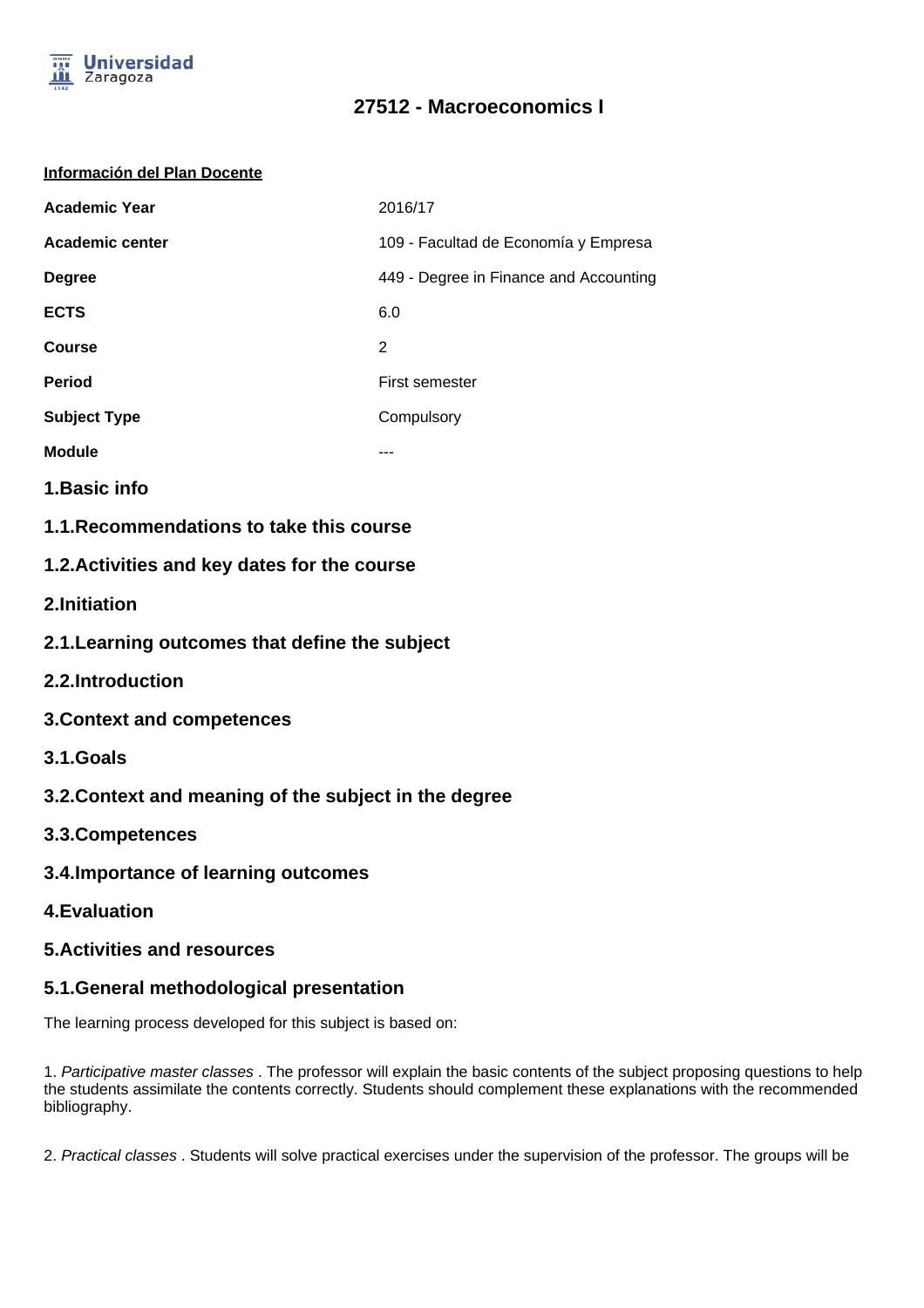

split for these classes to facilitate the students' participation and a more personalized attention from the professor

#### **5.2.Learning activities**

In order to achieve the expected results, the activities that must be followed in this course are:

1: Theoretical Classes :

Credits: 1,2

Methodology: Class attendance and participative solving of problems.

2: Practical Clases :

Credits: 1,2

Methodology: Class attendance, problem solving and case studies applying specific technical tools.

3: Tutorials and seminars :

Credits: 0,6

Methodology: Tutorial and complementary activities.

4: Personal Work :

Credits: 3

Methodology: Exercise solving. Using ICT. Preparing work projects and exams.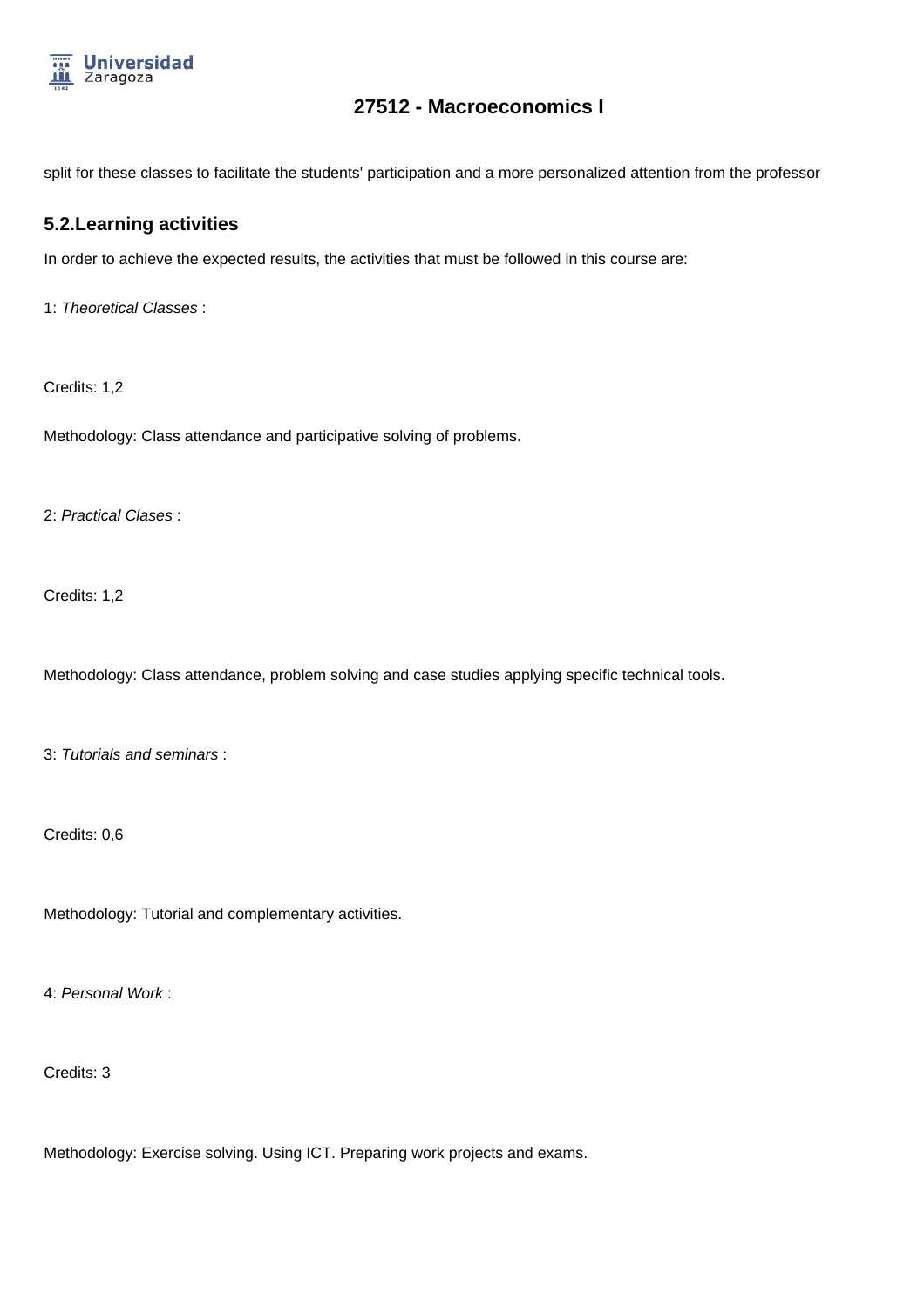

### **5.3.Program**

Part 1: Introduction and basic concepts:

Chapter 1: Concept and scope of the Macroeconomics

Macroeconomics and Microeconmics. The Macroeconomic Problems

Chapter 2: Basic Aggregate Magnitudes:

The Institutional Sectors. Measuring production in a closed economy: expenditure, income and added value perspectives. The Balance of Payments. Macromagnitudes in an open economy

Part 2: The Short Run:

Chapter 3: The GoodsMarket

The Basic Assumptions. Demand, Supply and Equilibrium. Comparative Statics. Aggregate Demand and interest rate: the IS function

Chapter 4: The Financial Markets.

Money and Financial Assets. Financial Intermediaries. The Expansion Process of Banking Assets. Central Banks and Monetary Policy. The Demand for Money. Equilibrium in the market for money: the LM function

Chapter 5: Short-run equilibrium with constant prices: the IS-LM Model

Simultaneous equilibrium in both markets, goods and money. Fiscal Policies. Monetary Policies. Interaction between Monetary and Fiscal Policies

Part 3: The Complete Model in the Short Run: